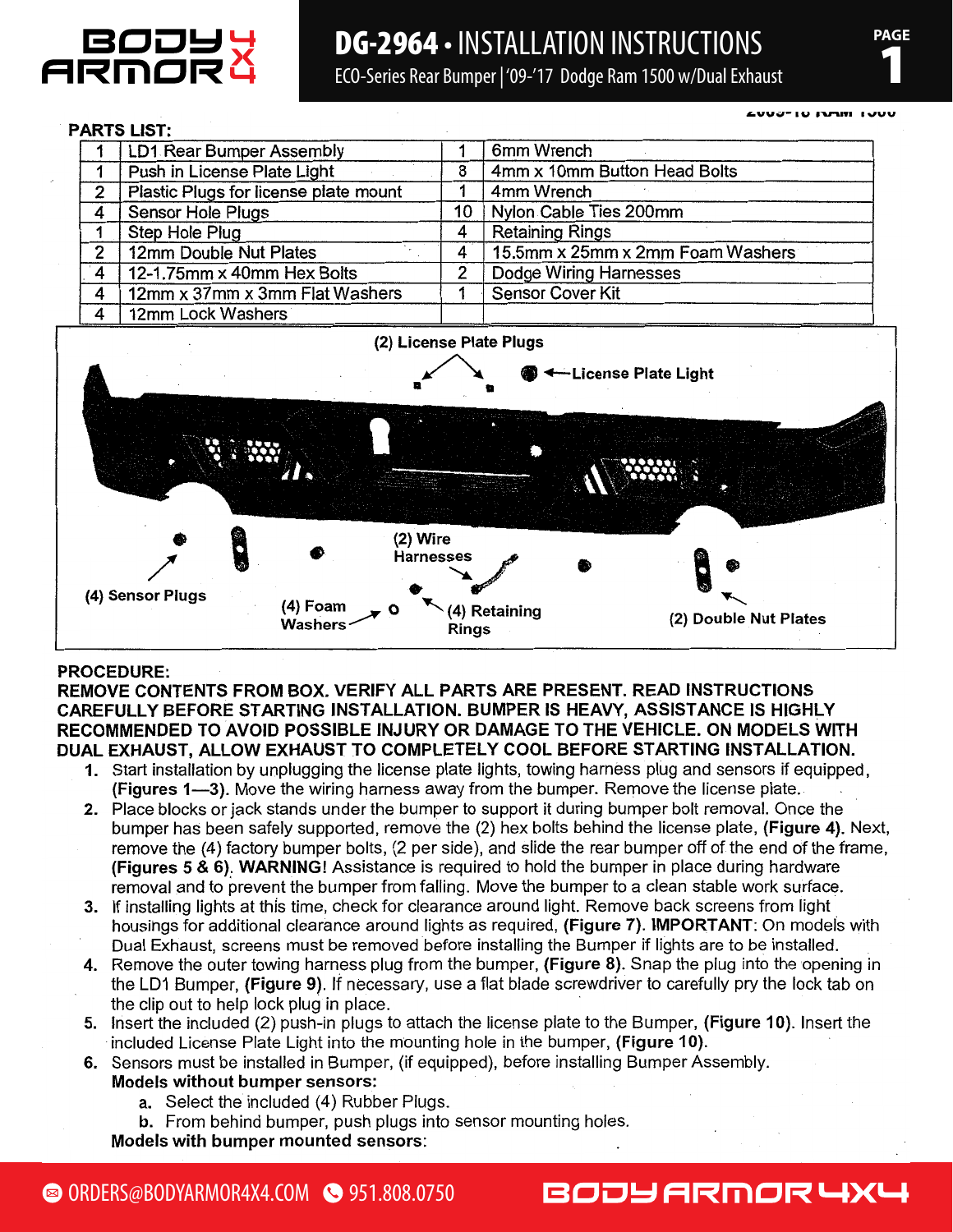

- a. Remove factory sealing washer from sensor, (Figure 11). Attach Foam Washer onto the front of the sensor.
- b. Push the sensor in from the back of the Bumper until it is flush with the sensor sleeve. NOTE: Sensor tabs may need to be trimmed to fit sensor inside the sensor sleeve. Push (1) Retaining Ring into the sensor sleeve to secure the sensor in place, (Figure 12).
- c. Repeat the previous steps for the remaining sensors.
- d. Starting on the driver side, run the OE sensor wire hamess through the bumper cutouts. Connect the first two driver side sensors to the OE sensor wire hamess.
- e. Use the provided wire harness extensions to connect the remaining two passenger side sensors to the OE sensor wire harness.
- 7. With assistance, position the LD1 Bumper up to the bumper brackets on the ends of the frame, (Figure 6). Temporarily support the weight of the Bumper Assembly. WARNING: To avoid possible injury or damage to the vehicle, do not proceed until the Bumper is fully and safely supported.
- 8. Line up the (2) mounting holes in the back of the driver side of the bumper with the brackets on the end of the frame. Slide (2) 12mm Double Nut Plates behind the mounting plates on the Bumper, (Figure 13). Attach the Bumper to the frame and Nut Plates with (4) 12mm Hex Bolts, (4) 12mm Lock Washers and (4) 12mm Flat Washers, (Figures 13 & 14). Leave hardware loose at this time.
- 9. Slowly open the tail gate and check for clearance. Level and adjust Bumper and tighten all hardware.
- 10. Connect the license plate light harness to the License Plate Light. Reattach the wiring harness to the back of the trailer plug and back up sensors (if equipped). Use the included Wire Ties to secure the wiring harness to the bumper and frame. Seal off any open wire connections.
- 11. Do periodic inspections to the installation to make sure that all hardware is secure and tight.

To protect your investment, wax this product after installing. Regular waxing is recommended to add a protective layer over the finish. Do not use any type of polish or wax that may contain abrasives that could damage the finish. Mild soap may be used to clean the LD1 Bumper assembly.



**■ ORDERS@BODYARMOR4X4.COM** ● 951.808.0750



**WARNING!** Do not remove bumper bolts unless the bumper is properly supported on blocks or stands or the bumper may fall.

Models with dual exhaust, allow exhaust to completely cool before starting installation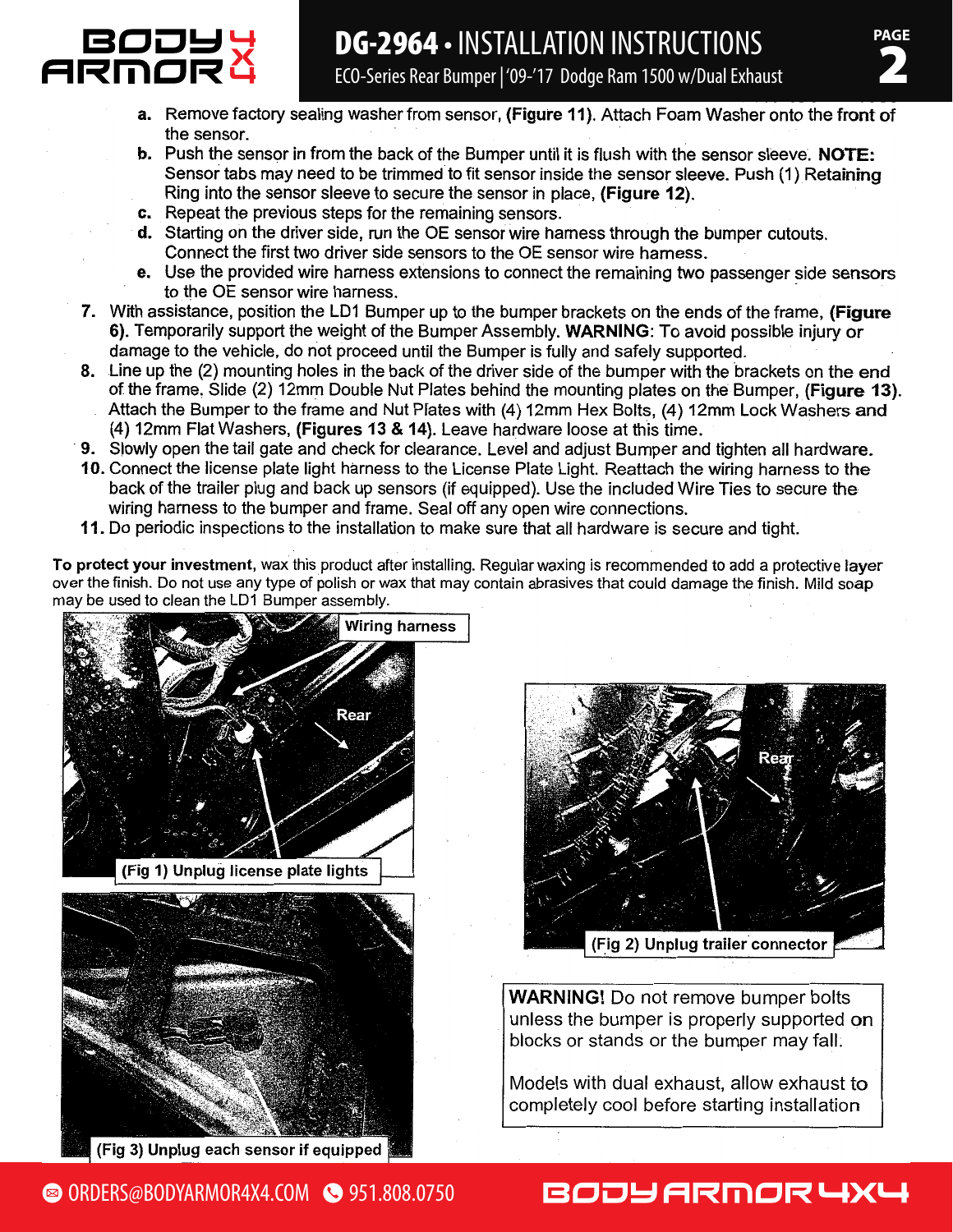

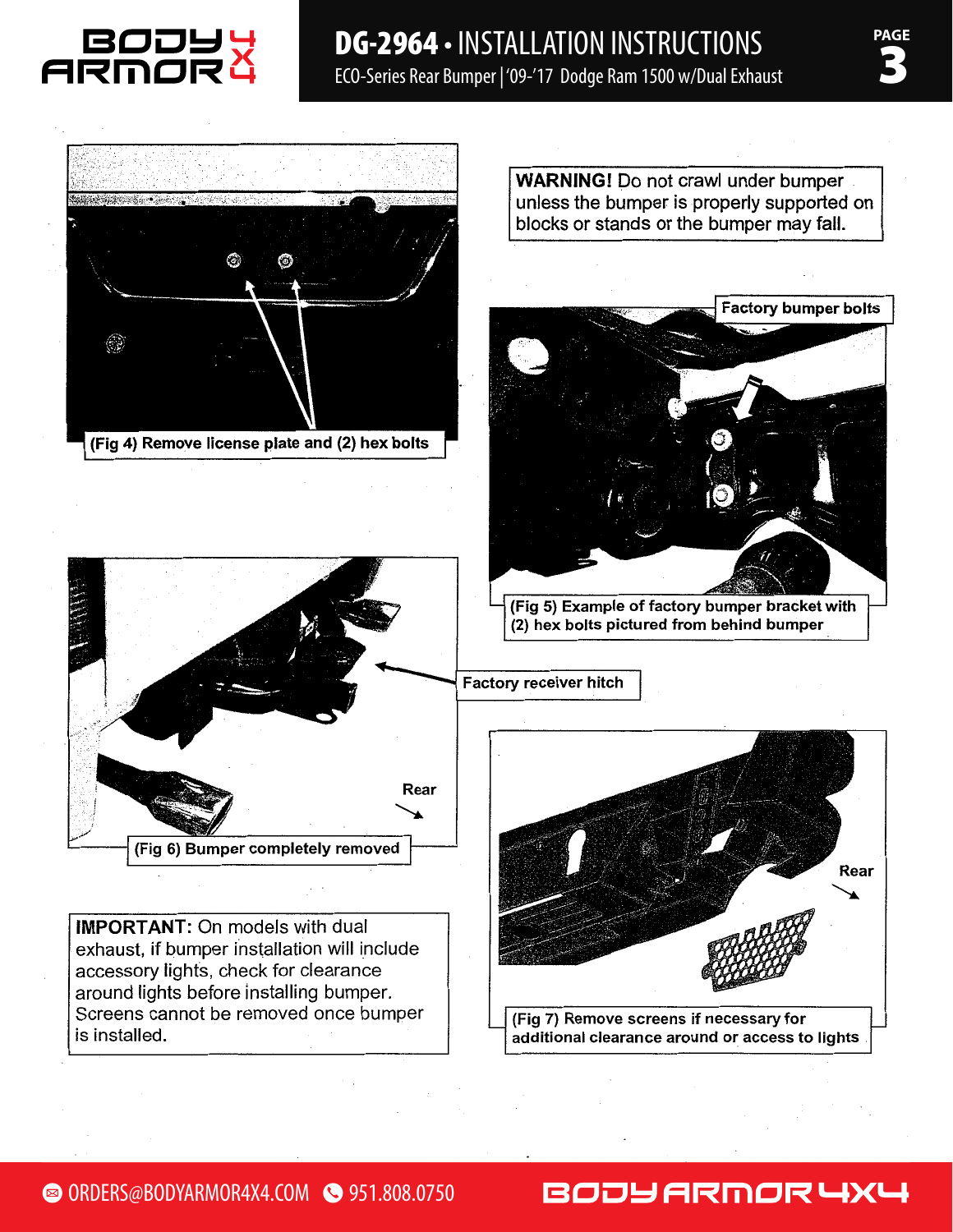

# DG-2964 • INSTALLATION INSTRUCTIONS<br>ECO-Series Rear Bumper | '09-'17 Dodge Ram 1500 w/Dual Exhaust







(Fig 9) Push plug into place. Carefully bend locking tab outward if necessary



ORDERS@BODYARMOR4X4.COM 951.808.0750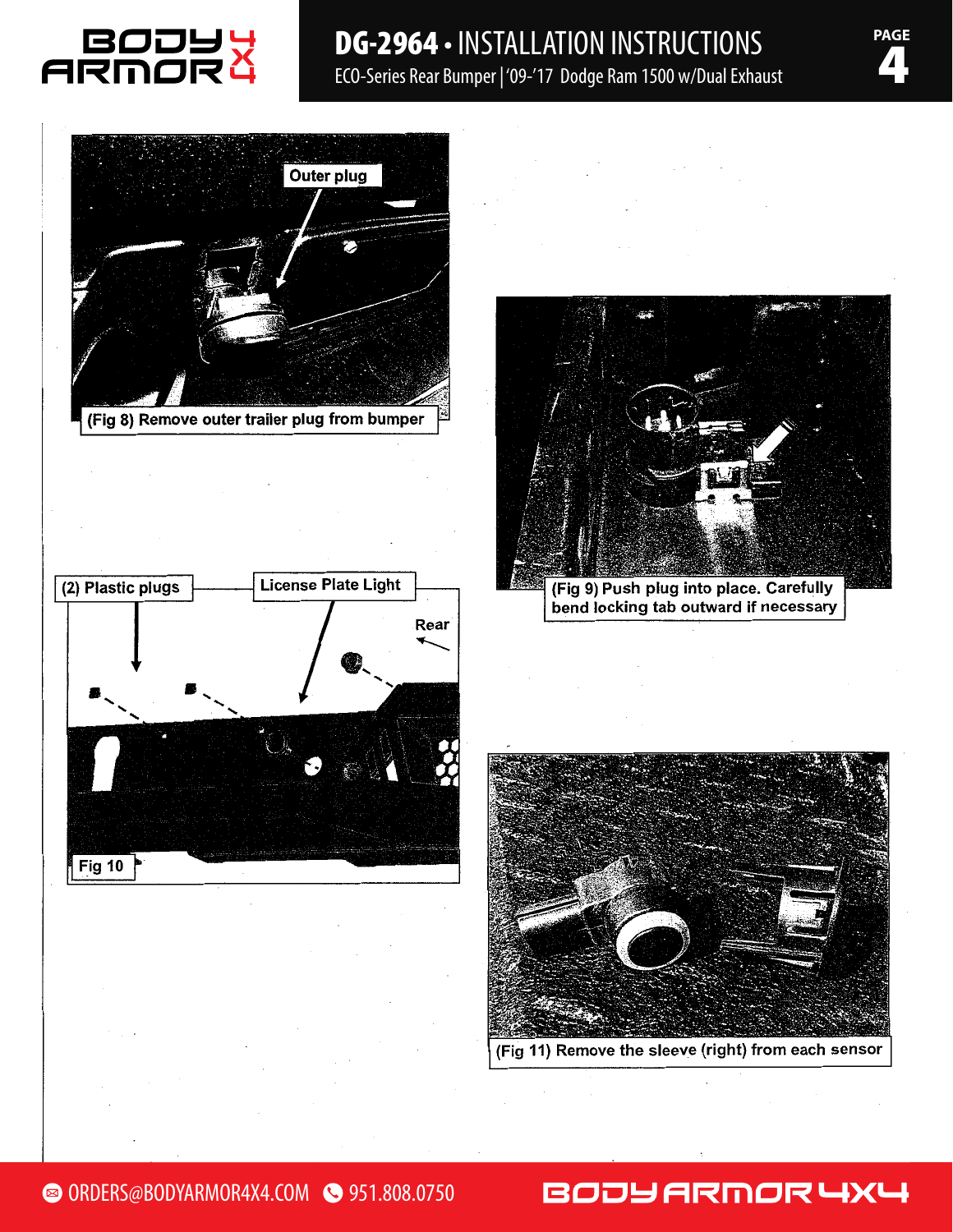



## ORDERS@BODYARMOR4X4.COM 951.808.0750